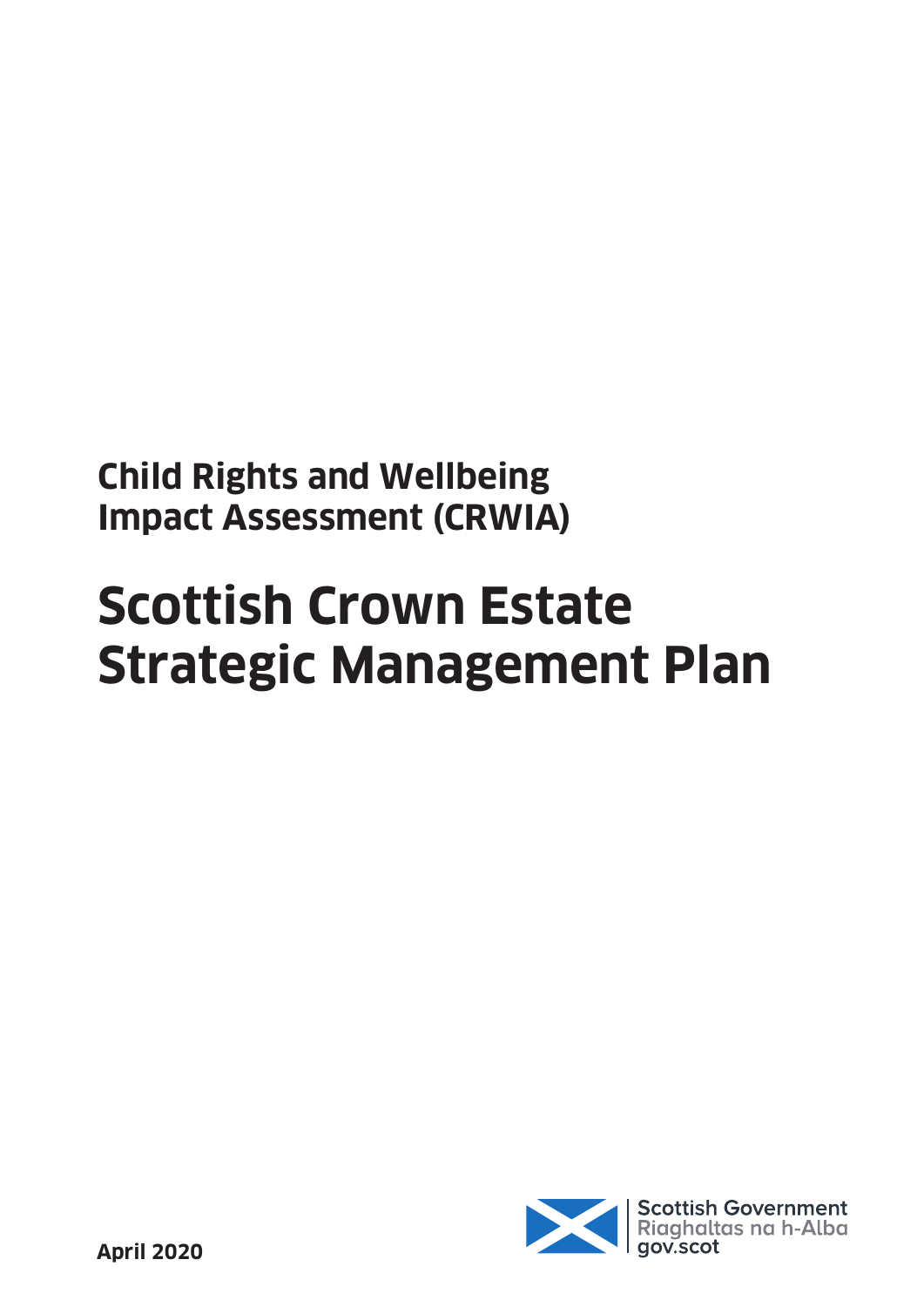### **Child Rights And Wellbeing - Stage 1: Key questions**

#### **1. Name the policy, and describe its overall aims.**

First Strategic Management Plan for the management of the Scottish Crown Estate.

The Scottish Crown Estate Act 2019 places a duty on the Scottish Ministers to prepare a Strategic Management Plan for the management of the Scottish Crown Estate covering their diverse range of assets from:

- 37,000 hectares of rural land with agricultural tenancies, residential and commercial properties and forestry on four rural estates (Glenlivet & Fochabers in Moray, Applegirth in Dumfries and Galloway and Whitehill in Midlothian);
- Rights to fish wild salmon and sea trout in river and coastal areas;
- Rights to naturally occurring gold and silver across most of Scotland;
- Extensive coastal rights including just under half the foreshore, 5,800 moorings and in some ports and harbours around the whole of Scotland;
- Leasing of virtually all seabed out to 12 nautical miles, covering some 750 fish farming sites and agreements with cables & pipeline operators, and equivalent rights to the seabed out to 200 nautical miles;
- The rights to leasing for offshore renewable energy and gas and carbon dioxide storage out to 200 nautical miles;
- Retail and office units at 39-41 George Street Edinburgh.

The Act makes provision for what must be included in the Strategic Management Plan and how it must be prepared, consulted on and reviewed. These requirements include:

- (a) setting out the Scottish Ministers' objectives, priorities and policies in relation to the management of the Estate (including the acquisition of new assets); and
- (b) an assessment of how those objectives, priorities and policies align with the Scottish Ministers' other objectives, priorities and policies.

The Strategic Management Plan sits within and contributes to the delivery of the National Performance Framework and the Scottish Government's purpose: "To focus on creating a more successful country with opportunities for all of Scotland to flourish through increased wellbeing, and sustainable and inclusive economic growth."

The purpose and aim of the Strategic Management Plan for the management of the Scottish Crown Estate assets is to set out a transparent statement on the vision and high level objectives, priorities and policies and outcomes for the future management of the Estate, including how the new framework could look over the five year period of the Strategic Management Plan.

The vision is that the Scottish Crown Estate is managed sustainably, responsibly and fairly, and in a transparent and inclusive manner, to deliver financial benefits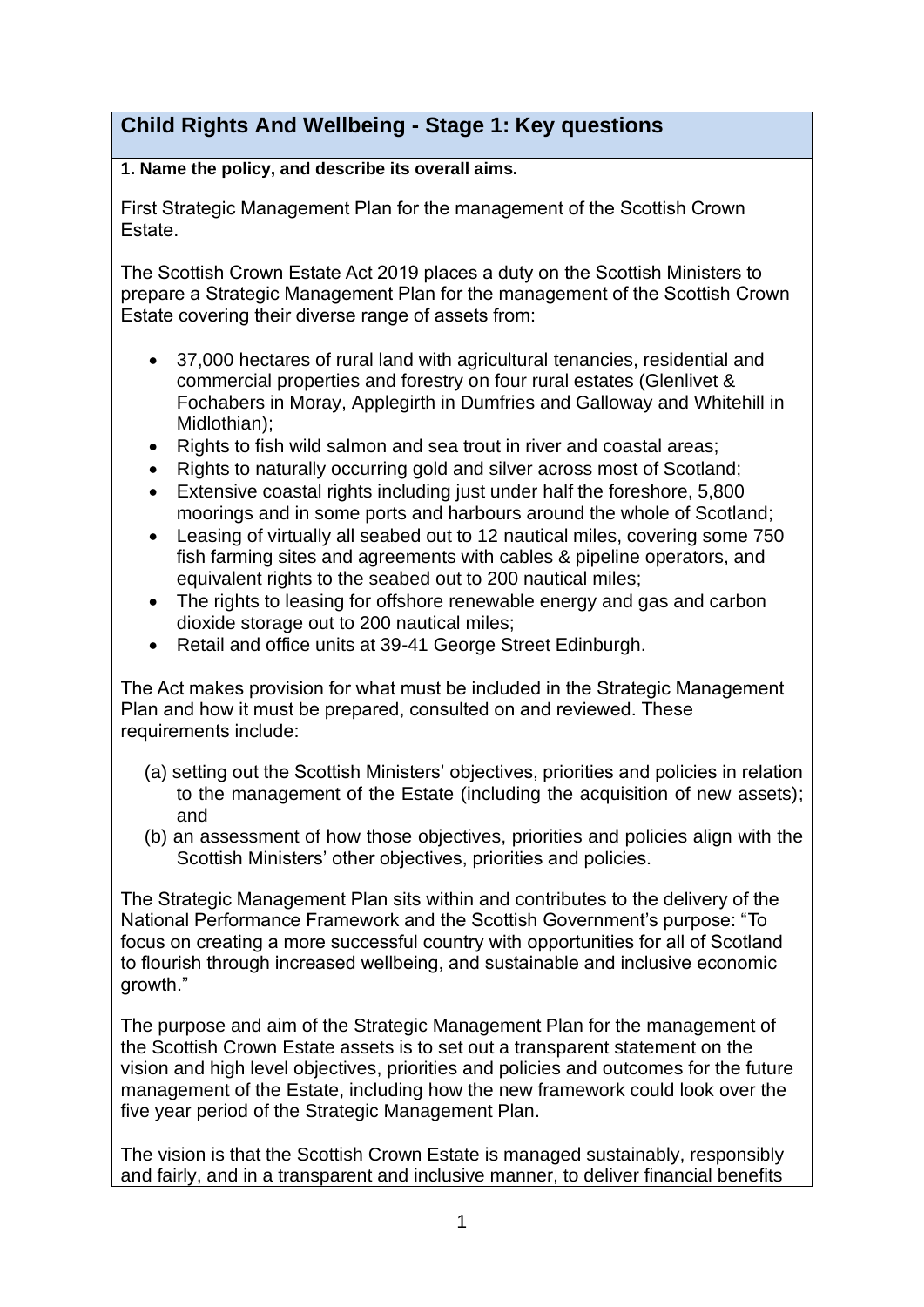and wider and long-term social, economic and environment benefits for Scotland and its communities.

In summary the first Strategic Management Plan includes information on:

- Developing the Strategic Management Plan to align with wider objectives, priorities and policies;
- Delivering the Vision;
- Objectives, Priorities and Policies:
	- **Theme 1: Delivering Benefits and Realising Opportunities**
	- Theme 2: How Scottish Crown Estate assets are managed
	- Theme 3: Revenue, Management of Liabilities and other issues
	- Reporting, monitoring and review

#### **2. What aspects of the policy/measure will affect children and young people up to the age of 18?**

The first Strategic Management Plan sets out the Scottish Ministers' objectives, priorities and policies for the management of Scottish Crown Estate assets. Our assessment is that the proposals in the Strategic Management Plan will affect children and young people up to the age of 18 only insofar as they will have a general impact on those of all ages living in communities affected by the management of Scottish Crown Estate assets, and a wider strategic impact on the population of Scotland as a whole. There are no aspects of the Plan which impact specifically on children and young people.

#### **3. What likely impact – direct or indirect – will the policy/measure have on children and young people?**

No direct impacts are expected from the objectives, priorities and policies within the first Strategic Management Plan.

A driver for reform of the management of Scottish Crown Estate assets was to seek to ensure that local communities benefit from the devolution of the powers – through the revenue raised from assets and opportunities for local management of parts of the Estate. As highlighted earlier, the first Strategic Management Plan sets out the Scottish Ministers' objectives, priorities and policies for the Estate. In addition, future managers of one or more assets will be required to produce management plans for the assets taking account of the Strategic Management Plan. They must seek to contribute to the promotion or improvement of wider socio-economic and environmental factors when carrying out their functions.

All the above factors have an indirect positive impact, for example where individual assets managed in accordance with the Plan may provide benefit to children and young people as a specific grouping within a local community. However, any such impacts will flow from how individual managers take decisions within the overall legal framework. This includes the development of individual management plans. It is expected that these decisions would not disproportionately or specifically affect this population group.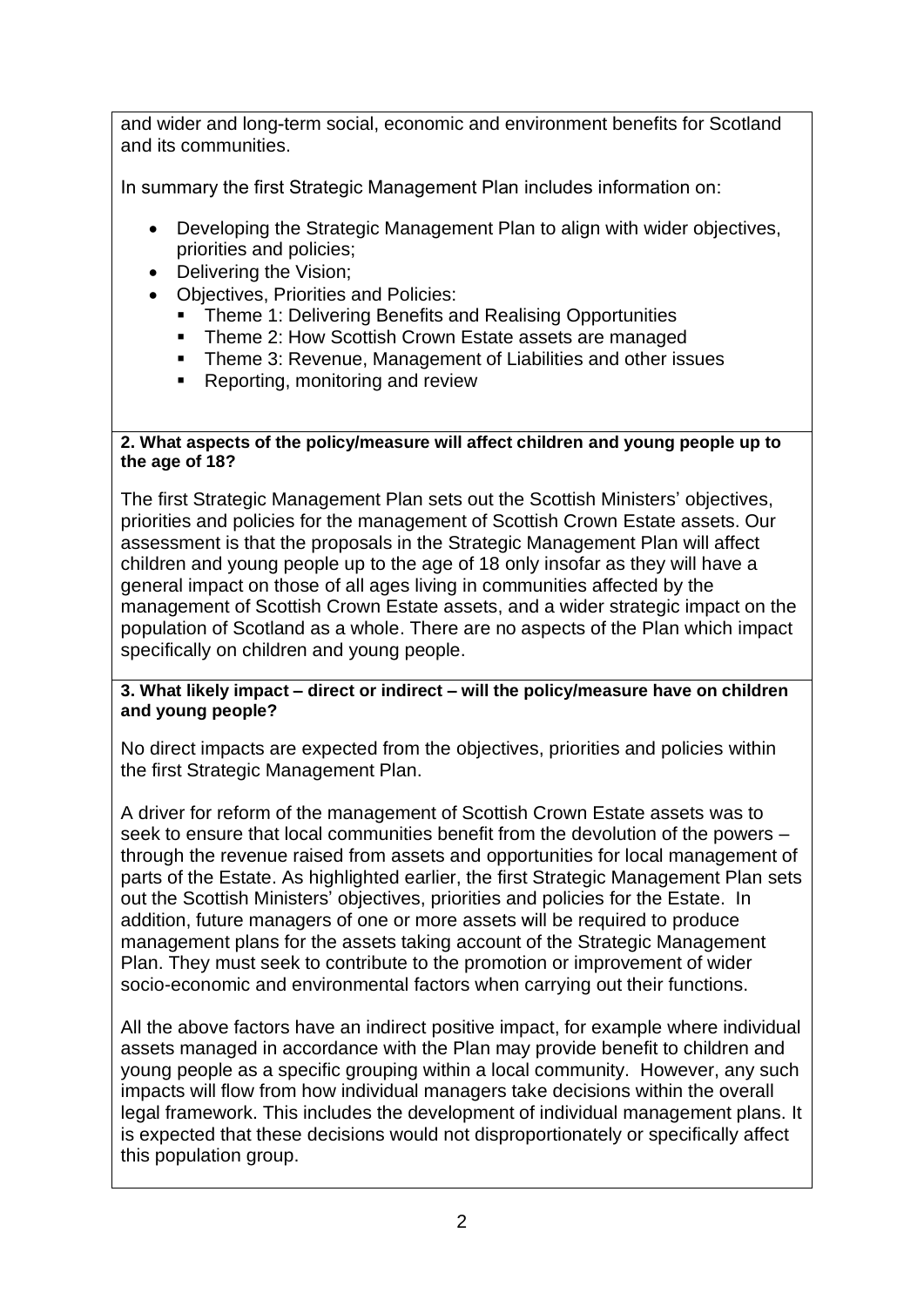A manager will need to consider when developing their management plan the implications of any impacts within it in relation to Child Rights and Wellbeing. We anticipate that this could entail an assessment of the impacts as part of the overall plan.

#### **4. Which groups of children and young people will be affected?**

No specific groups will be directly affected from the high level policies, priorities or objectives in the final Strategic Management Plan.

#### **5. Will this require a CRWIA? – post-consultation update**

Scottish Ministers ran a consultation from 30 August 2019 until 22 November 2019. A total of 34 responses were received. Overall, respondents agreed with our proposed vision, objectives, priorities and policies. Where a response was provided to the relevant consultation question about the Child Rights and Wellbeing question, the majority agreed with our conclusion for the impact assessment.

The profile of respondents by category consisted of organisations from local authorities, enterprise or coastal management bodies, leisure/tourism, fisheries/seafood bodies and other respondents.

Based on our initial assessment, and having taken the consultation responses into consideration, we remain of the opinion that a CRWIA is not required in relation to the first Strategic Management Plan.

Section 23 (1) of the Act requires that the Scottish Ministers must, not later than the end of each five year review period, review the Strategic Management Plan. This will include an assessment on whether a CRWIA is required.

#### **CRWIA Declaration**

| <b>CRWIA required</b>                | <b>CRWIA not required</b> |
|--------------------------------------|---------------------------|
|                                      | ✓                         |
|                                      |                           |
| <b>Authorisation</b>                 |                           |
|                                      |                           |
| <b>Policy lead</b>                   | 7 April 2020              |
| Nim Kumar                            |                           |
| Acting Head of Crown Estate Strategy |                           |
| Unit                                 |                           |
| Marine Scotland: Marine Planning and |                           |
| Policy, MPP                          |                           |
| <b>Deputy Director or equivalent</b> | 7 April 2020              |
| <b>Mike Palmer</b>                   |                           |
| <b>Deputy Director</b>               |                           |
| Marine Scotland: Marine Planning and |                           |
| Policy, MPP                          |                           |